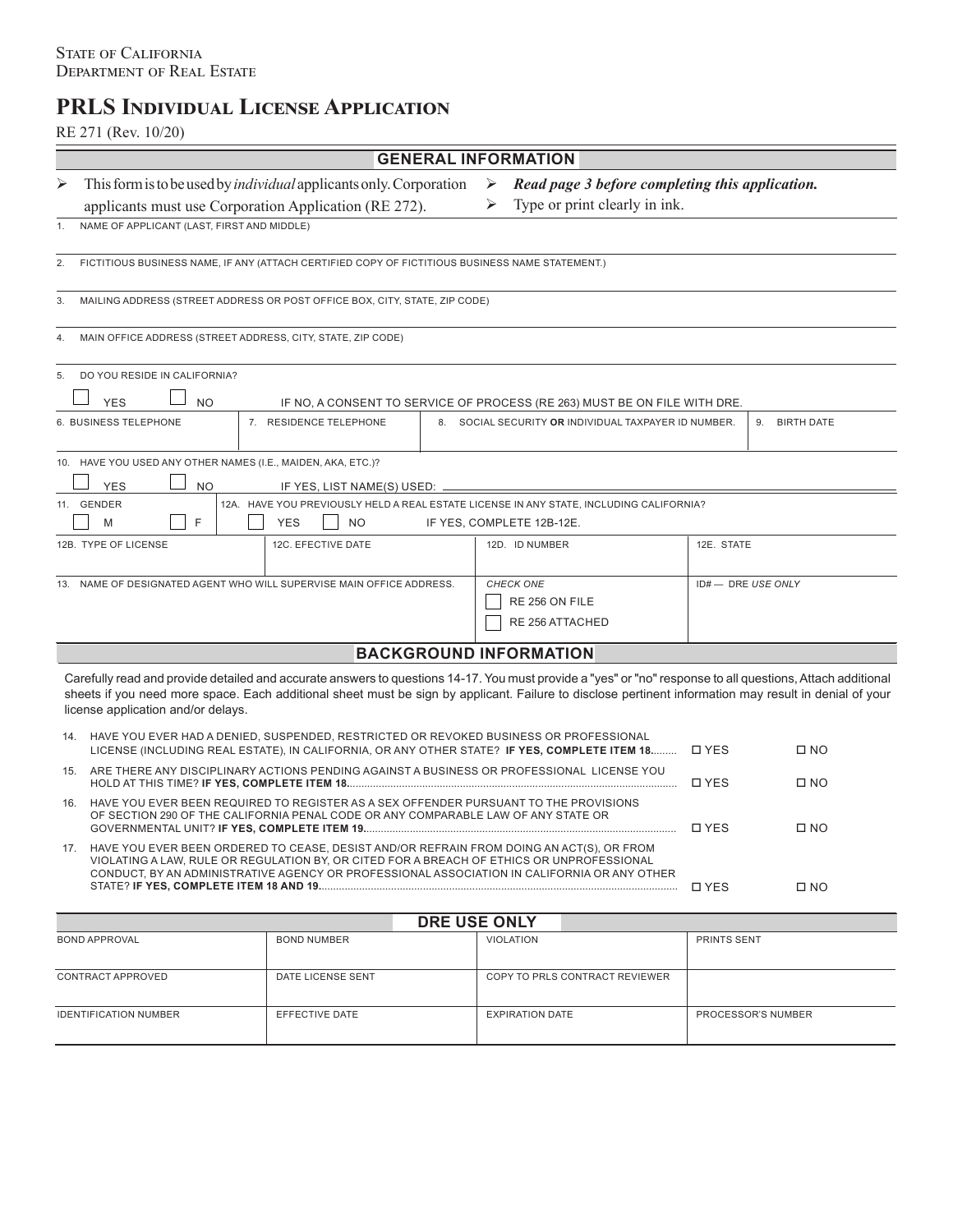| 18. DETAILED EXPLANATION OF ITEM 14, 15, AND/OR 17. IF NEEDED, EXPLANATION MAY BE PROVIDED IN ITEM 19.                                                                     |                     |                              |                            |  |  |  |  |  |  |
|----------------------------------------------------------------------------------------------------------------------------------------------------------------------------|---------------------|------------------------------|----------------------------|--|--|--|--|--|--|
| 18A. TYPE OF LICENSE                                                                                                                                                       | 18B. LICENSE ID NO. | 18C. LICENSE EXPIRATION DATE | 18D. STATE                 |  |  |  |  |  |  |
| 18E. ACTION (revoked, etc.)                                                                                                                                                | 18F, DATE OF ACTION | 18G. DATE ACTION TERMINATED  | 18H, CODE SECTION VIOLATED |  |  |  |  |  |  |
| ADDITIONAL INFORMATION: SPECIFY WHICH LINES YOU ARE REFERRING TO. ATTACH EXTRA SHEETS IF MORE ROOM IS NEEDED. EACH ADDITIONAL<br>19.<br>SHEET MUST BE SIGNED BY APPLICANT. |                     |                              |                            |  |  |  |  |  |  |
|                                                                                                                                                                            |                     |                              |                            |  |  |  |  |  |  |
|                                                                                                                                                                            |                     |                              |                            |  |  |  |  |  |  |

#### *APPLICANT CERTIFICATION*

I certify under penalty of perjury under the laws of the State of California that the foregoing answers and statements given in this application are true and correct, that at the time of license issuance I will be 18 years of age or older, that if licensed I will not violate any provisions of the Real Estate Law nor abuse the privileges of a Prepaid Rental Listing Service licensee. I understand that the Department of Real Estate cannot refund or transfer the fees submitted with this application if I fail to qualify for the license for any reason or withdraw this application. I understand that it is my obligation to notify the Department upon licensure within 30 days in writing or by filing form RE 238 of any conviction, criminal complaint, information or indictment charging a felony, or disciplinary action taken by another licensing entity or authority of this state or an agency of the federal government pursuant to Business and Professions Code Section 10186.2.

| 20. SIGNATURE OF APPLICANT (MUST BE ORIGINAL OR ELECTRONIC* SIGNATURE) | 121. DATE |
|------------------------------------------------------------------------|-----------|
| ╹╳╕                                                                    |           |

\* Electronic signature must comply with California Uniform Transactions Act (CA Civ. Code section 1633.1 et.seq.)